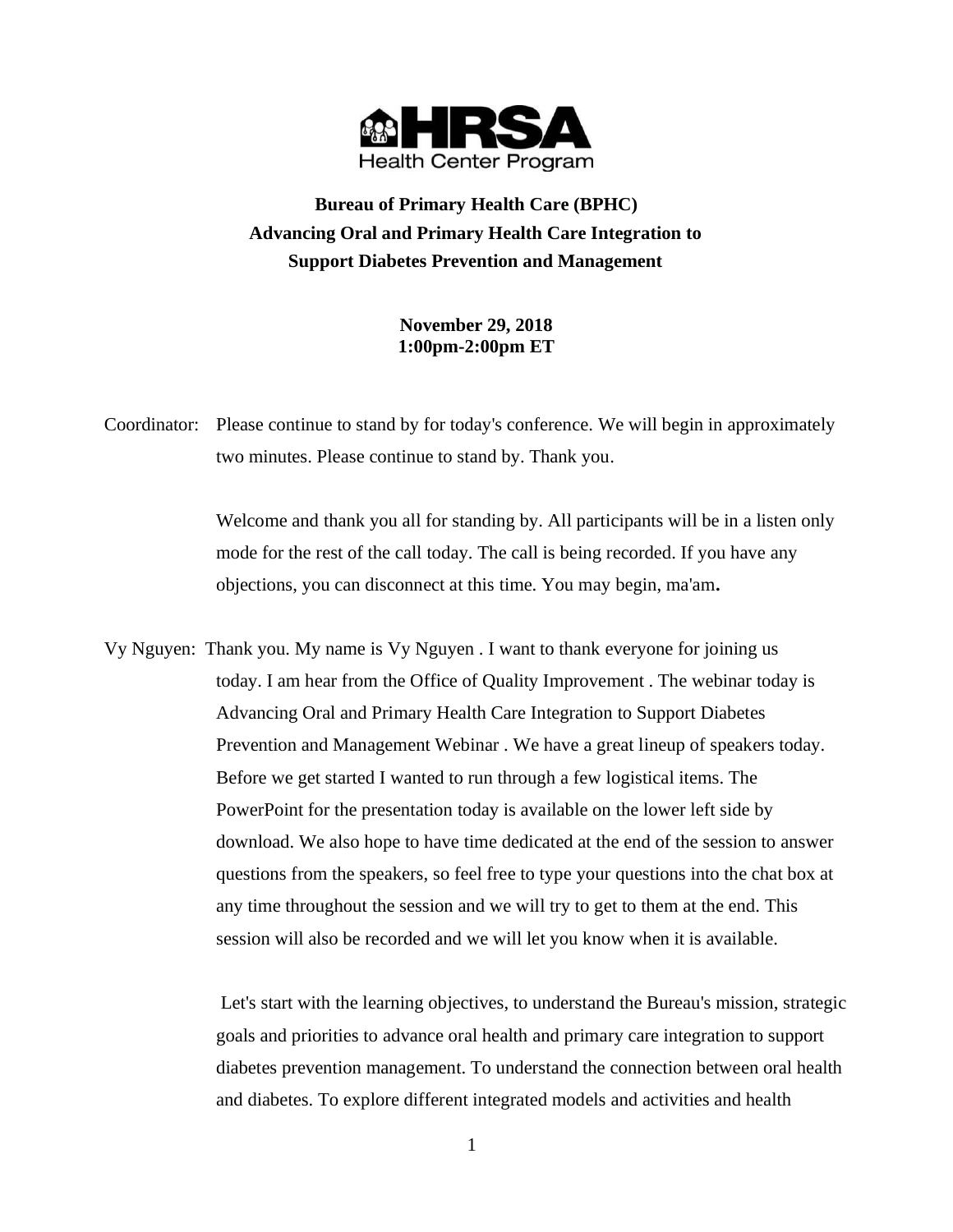centers and community oral health programs targeting diabetes and oral health. And to learn one example of a collaborative oral health and diabetes integration project.

I like to start off with the health center program mission . It serves as the foundation for all of our activities, to improve the health of the nation's underserved communities and vulnerable populations by assuring access to comprehensive culture he competent quality primary health care services. We have three strategic goals through that mission to help advance our work towards the integration and advancement of oral health and overall health. They are, to increase access to care, advance quality and impact, and optimize operations. In 2017, HRSA initiated the diabetes quality improvement initiative. It includes three goals to improve diabetes treatment and management, increase diabetes prevention efforts, and reduce health disparities. The root of these efforts them from what we know about the impact of diabetes on our health center patients with complications including heart attacks, stroke, kidney disease, blindness, nerve damage and Terry O'Donnell disease which is considered the sixth complication of diabetes. This highlights the importance of coordinated and comprehensive care for our health center patients. In 2017, 2.4 million health center patients were diagnosed with either type I or type II diabetes, this is higher than the national average of those who have diabetes, which is 9%. On top of that one third of these patients have poor control of their diabetes. This shows an opportunity for a collaborative effort between oral health and primary care teams to address diabetes within our health center population. I am glad to see so many of you that have joined us today. With that, I want to transition over to our speakers.

Our first speaker is Dr. Pam Allweiss, an endocrinologist with the CDC division of diabetes translation. She is work there since 1999. She's working on dentistry initiatives, the CDC national health work site program and the CDC emergency preparedness program. She completed her program at the Cedars-Sinai Center. She received a Masters in science and public health while completing a residency in preventive medicine and occupational health at the University of Kentucky. She has been in private practice and served on the faculty of the University of Kentucky medical school.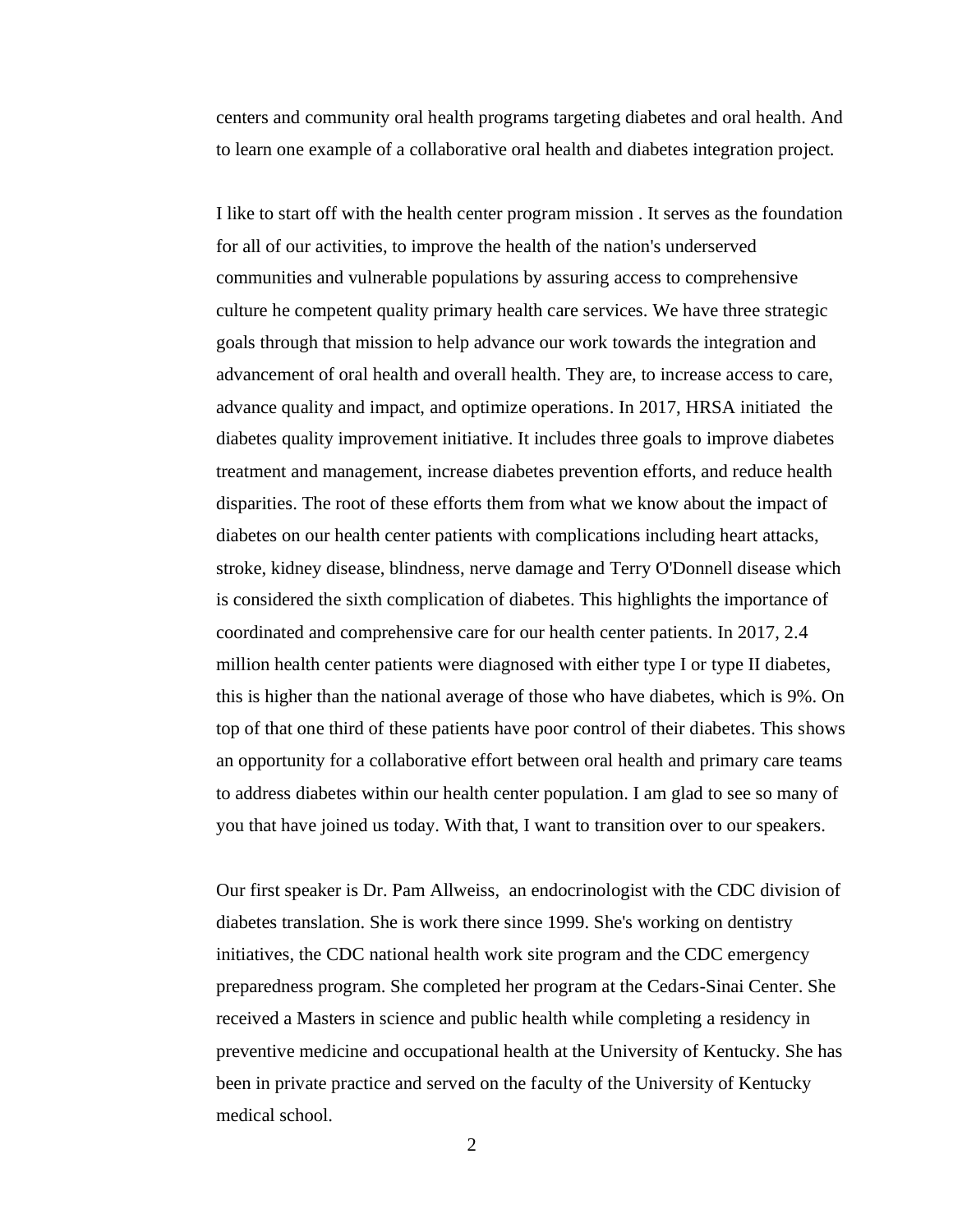Pam Allweiss: Thank you. I am very glad to be here. I will try to give you a perspective from decision point of use. Also my husband is a dentist. It's very important to teach people between the direction of diabetes and oral health problems. As you mentioned, the mouth and body connection is what we consider the sixth complication of diabetes. You talked about cardiovascular disease, etc., but it is underdiagnosed, especially from physicians. We notice that periodontal problems can complicate the management of diabetes, and uncontrolled diabetes may aggravate periodontal disease . My message is that working together, the medical and dental care providers can make a difference in a patient's overall health and well-being. I'm going to go over very briefly some of the periodontal diseases , very briefly about them and I will show you some examples of resources and research that shows the attitudes that primary care providers may have that perhaps you can educate the more about this bidirectional relationship. We always have to talk about the evidence. I wanted to give you two examples of resources. You can download the slides. These can show you the evidence about diabetes and oral health issues, because we have to start with evidence. Those are resources for you. We know that periodontal diseases are very common , we talk about tooth loss, dental caries, etc.. Many primary care physicians think it is a cavity but for a person with diabetes it may not be just another cavity. I was at a talk where a dentist set that if we put that problem on the foot, a physician would notice it immediately, so we have a big educational issue here. We know that gum disease is more problem -- is more common in people with diabetes. Young adults with diabetes have about twice the risk of those without. We've also seen uncontrolled diabetes. People are three times more likely to have severe oral problems. We look at smokers and about one third of them with severe periodontal disease have a loss of attachment to the gums as well. We come to the conclusion, which came first, the chicken or the egg? It is bidirectional. Periodontal is associated with diabetes and vice versa. I will show you some disease studies. There is an altered host response. We see alterations in connective tissue. There can be some genetic predisposition as well. I wanted to go over some of the evidence. We look at the prevalence of periodontal disease with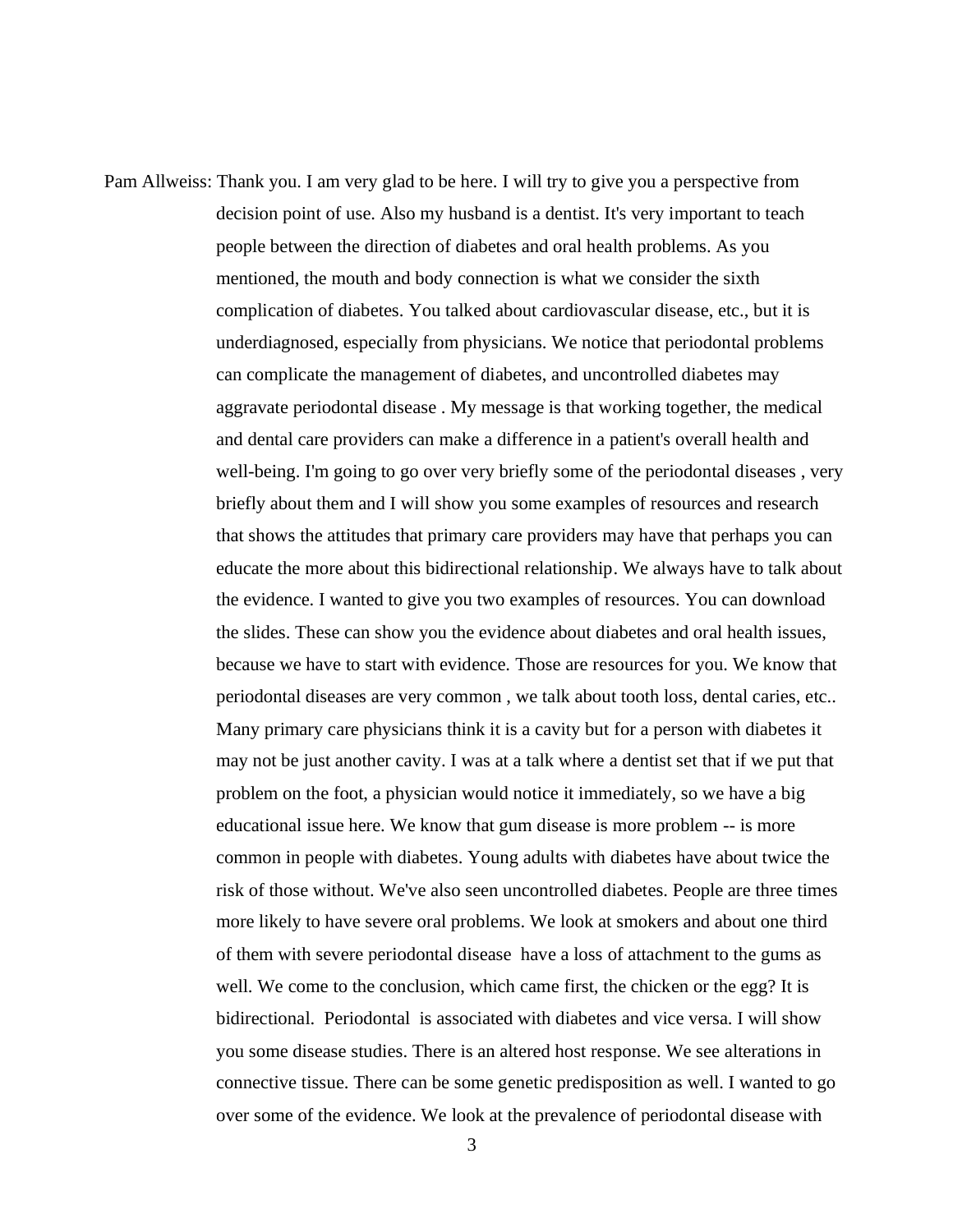people in type I diabetes we see between the age group of 19-32, 39% have periodontal disease. We know that the evidence is there. This is a study done with the Pima Indians. and they also correlated periodontal disease with ischemic heart disease and diabetic no prophecy. They rarely make the connection to periodontal and a person with diabetes may be a risk factor for these devastating complications. So as I say, we have to educate folks on that. This is another slide showing the periodontal infection with those with diabetes can be problematic for overt nephropathy. Now, what are some of the barriers to oral health and diabetes management? People with diabetes don't even know it can affect their oral health. People with diabetes are less likely to visit in a den -- to visit with a dentist in the last 12 months. The main reason, they didn't think they needed to. About 50%-80% of people with diabetes believe that there dentist already knew that they had diabetes. Many healthcare providers feel it isn't their responsibility, it is someone else's. 81% never ask patients if they have been diagnosed with periodontal disease . Most of them said they never received training about periodontal disease in medical school. And many felt it was somebody else's responsibility to even talk about it. Over 20% said they never refer patients to dentists. So as I said, a big educational opportunity. There was another study looking at diabetes education in South Carolina and many had not learned about oral health in their training. Some did advise patients on some aspects of oral health. Another study looked at nurse practitioners and 23% screened patients for oral health problems but again, the training may not have been there. People are trying to correct this. The American Association of diabetes educators are trying to develop programs on oral health and diabetes as well. These are some of the dental management things that oral health folks need to consider. The nephropathy, hypertension, heart disease . Do these patients also smoke? Are they pregnant? Do they have gestational diabetes? You need to look at medications. You certainly need to realize healing can be slower with people with controlled diabetes. These are some of the general considerations. You want to look at what kind of infection the person has. You want to really really encourage team care. Interprofessional relationships are very, very report -- very very important. Referrals are also very important. You could have the patient bring the meter to your office. Check the blood glucose before the procedure. Some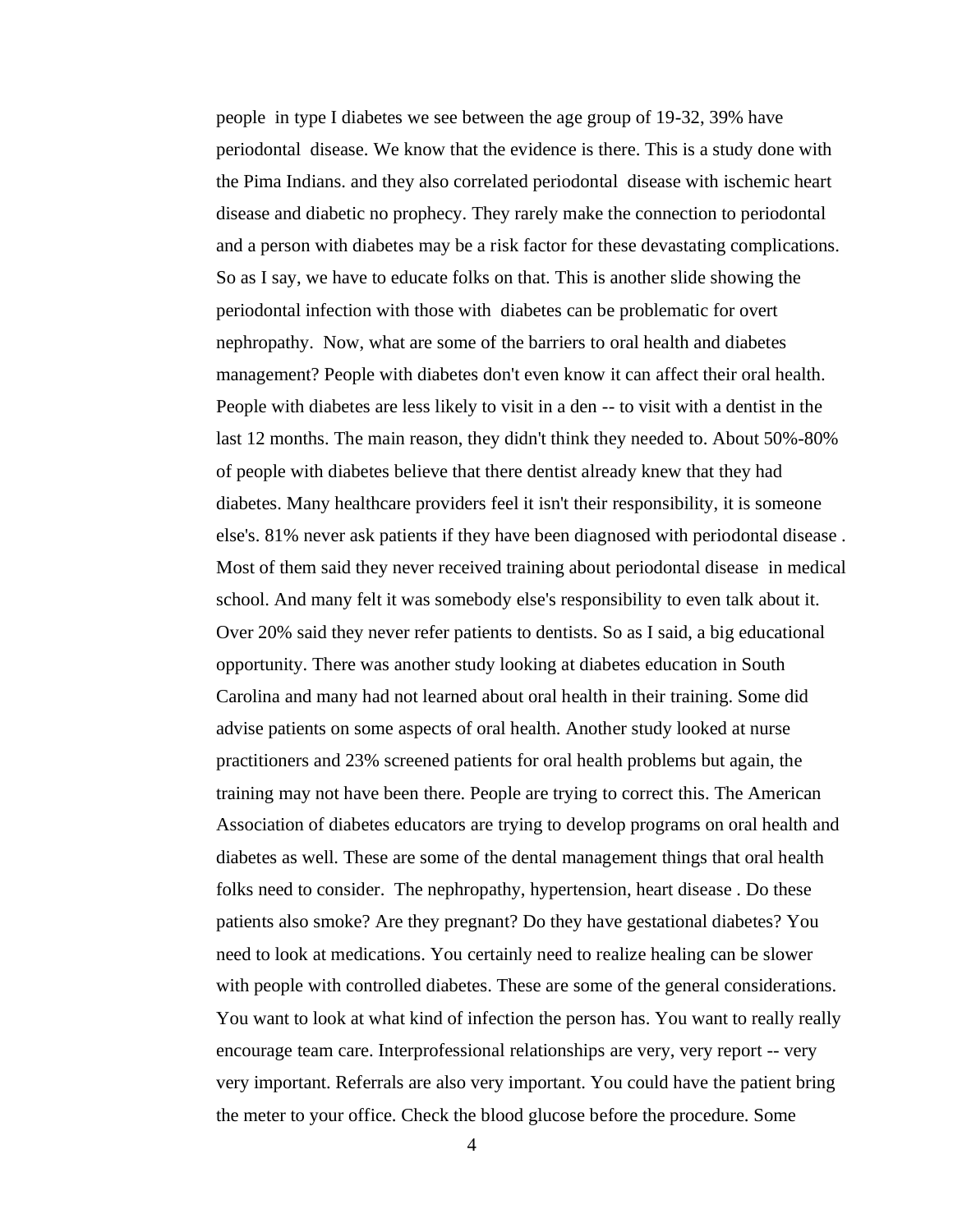offices may have glucose meters in the office, but it is something to consider. Most patients know how to do glucose monitoring. From the dental management perspective it is an opportunity for diagnosis and education. It isn't just a cavity when you see oral health changes, it's an opportunity to diagnose diabetes or prediabetes in people with risk factors. If you know you have a patient with prediabetes or risk factors, you know it could be a risk factor for other family members as well. Another study looked at the number of missing teeth and the percentage of deep pocket periodontal pockets . These measures are very effective in identifying the majority of undiagnosed hyperglycemia. Some offices have A1c testing devices in their offices as well. We have tried to address this. In the past there was a national diet -- diabetes diagnosis program. There was a project called PPOD. often a PPOD provider is the first person to see someone with diabetes. PPOD providers can embrace a team approach to diabetes care. They can reinforce the importance of annual screening and healthy habits. They can educate people about diabetes and prediabetes and encourage self-management. Later on we will hear more specific examples about that in the webinar. A PPOD provider may be the first person to see a person having a new problem. It is an opportunity to say, have you been diagnosed? Some people may say they had borderline diabetes before, no such thing, but this is a chance for education. We came up with a toolkit for providers and consumers as well. The toolkit has a chapter for each of the specialties. Each chapter was written by a specialist for others. Dental professionals wrote the dental chapter not for dentist but for primary care folks, pharmacist, up, stress, etc. we are trying to do general education questions and we are trying to encourage collaboration and a team approach. We have resources for patients, we have a patient care checklist. It lists things including oral health, etc. We also have PPOD patient fact sheets. One is called healthy things matter. Here is the link where you can find all of this information. Our goal is to review and identify the best strategies to help you people with diabetes. These are some of the messages we try to get to medical care providers, ask patients if they have a dentist and when was the last time they visited him or her. This can send a message that it is as important as checking your feet or other complications. Medical care providers need to facilitate communication about this particular complication. We would like medical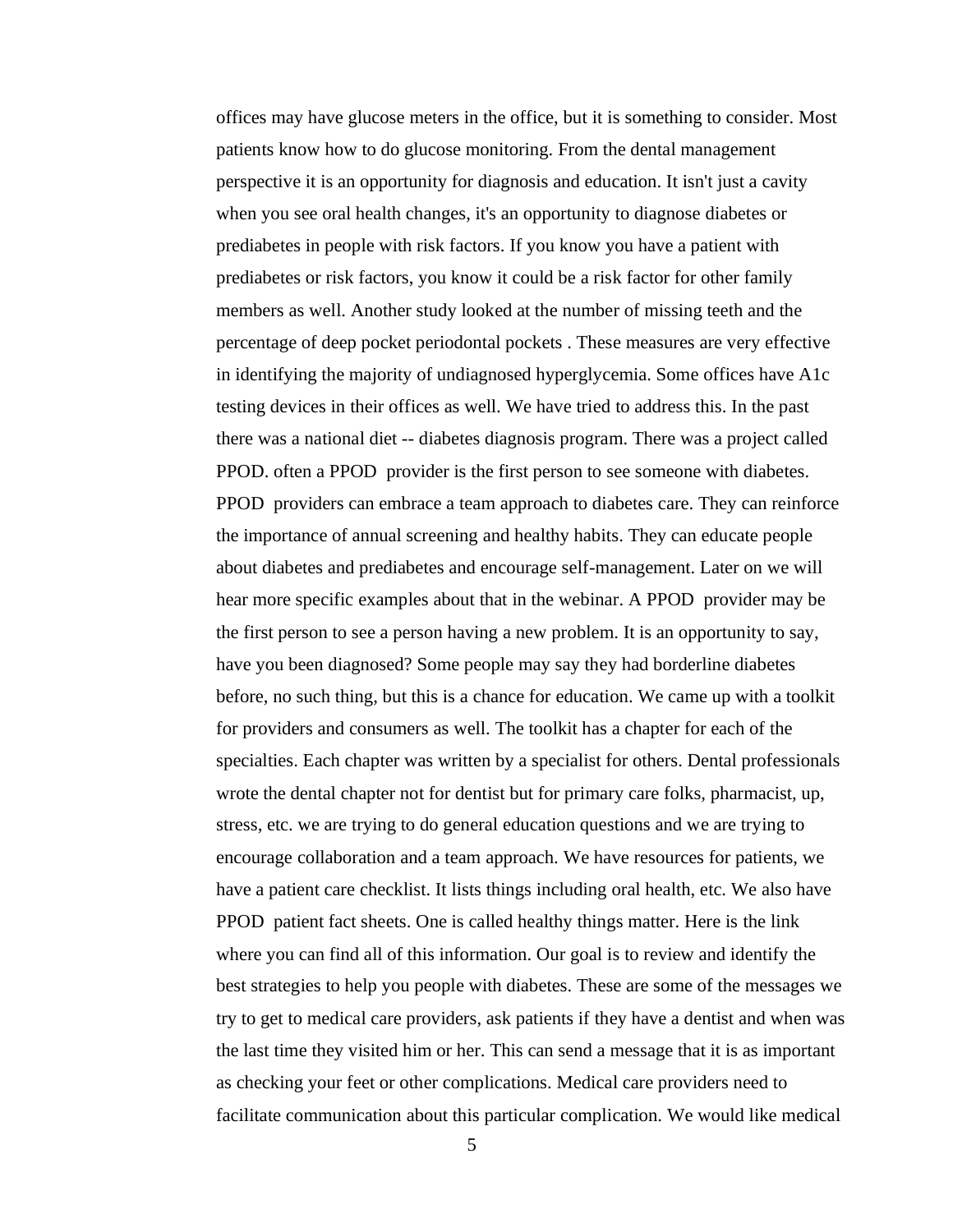care providers to discuss the importance of oral health. All people with diabetes should be advised to see a dentist on a regular basis. Medical care providers need to refer patients to a dentist if there is a problem. These are key questions to ask your patient. Do you visit your dental provider at least once a year for a full mouth exam? Do you know how diabetes can affect your mouth and gums? We developed those questions. The bottom line is multiple teams, patients and providers can improve outcomes for people with diabetes. There are resources, the CDC division of diabetes translation, the CDC division of oral health, and other teams. We are encouraging folks to make new friends. How can the state diabetes teams work with the state oral health teams to educate people about diabetes and prediabetes. In summary, periodontal disease can complicate the management of diabetes and uncontrolled diabetes may aggravate periodontal disease . Working together can make a difference in the patient's overall health and well-being. Remember oral conditions may be a complication of diabetes. Thank you so much. I will turn it back over to Vy.

Vy Nguyen: Thank you so much Dr. Allweiss for the relationship between oral health and diabetes.

> Now I want to introduce our next speaker. Dr. Susan McKernan, an assistant professor in community dentistry at the University of Iowa College of dentistry and public policy center. She conducts oral health services research. She received her DMD from the University of Florida College of dentistry. She is also a diplomat of the American Board of American public health and an instructor at the University of Iowa graduate program. Dr. Susan McKernan research is on dental care, dental workforce adequacy and implementation of evidence-based services. I would like to handed over to Dr. Susan McKernan now.

## Susan McKernan:

Thank you, Vy . I will be talking to you a little bit about some findings from our recent scan looking at oral health and public settings. This project was supported by the CDC. The objective was to identify best practices for medical and dental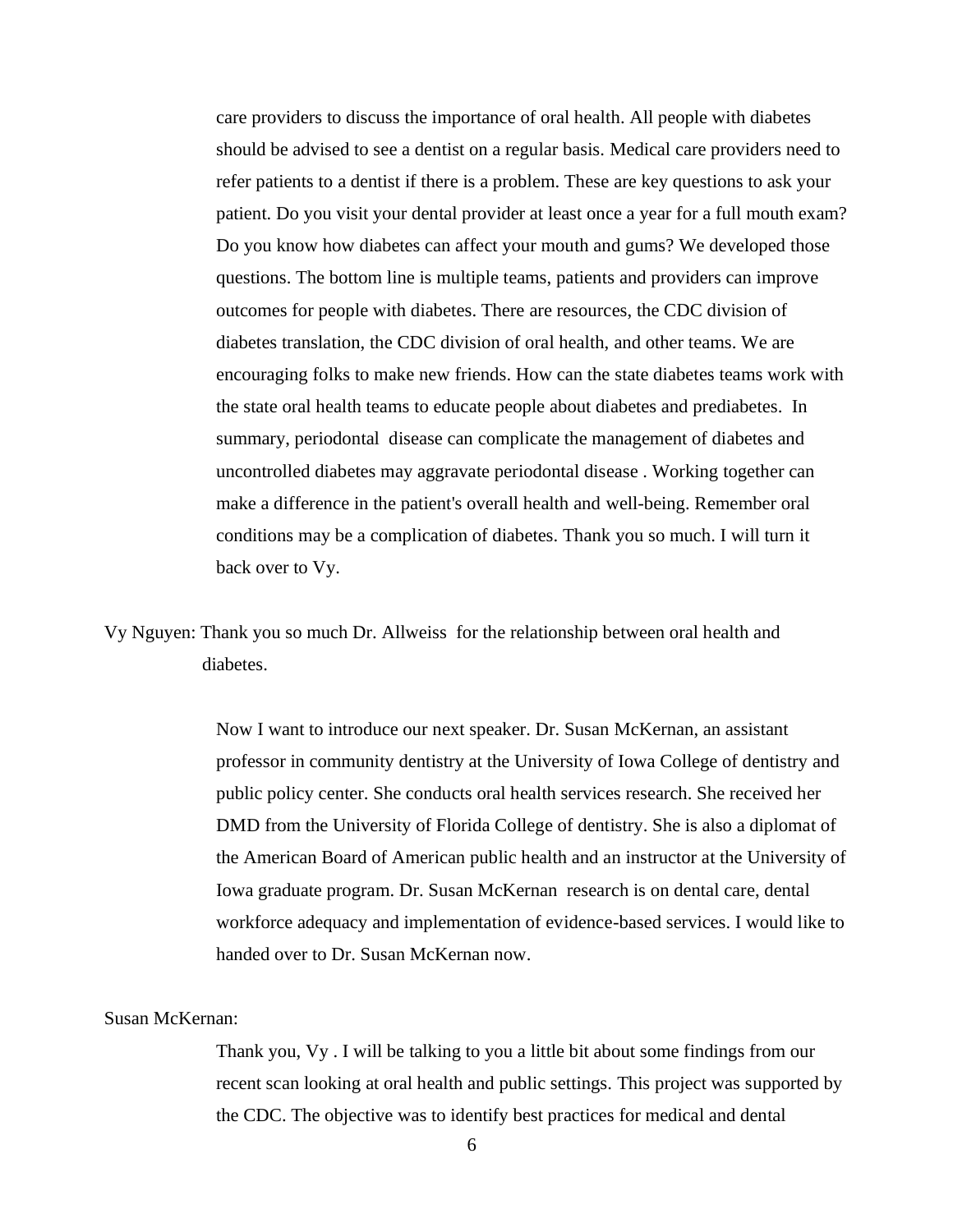integration in public health activities and to identify opportunities to identify oral health and oral health care reform. I would like to identify my colleagues that worked on this project with me, they are listed right here. Let's go back to the two healthy people 2020 objective. It is to increase the proportion of adults who receive preventive interventions in dental offices. They look for tobacco screenings and see station counseling, screenings for oral cancel -- oral cancer and dental visits. Objective D-8 calls for increasing the proportion of people diagnosed with diabetes to have at least and annual dental exam. 5.7% of adults were tested for glycemic control and the 2020 target is to raise that up to 7.5%. A quick look at the methods we use for this environmental scan included primary and secondary data collection. We conducted three separate surveys of state oral health programs, chronic disease programs, along with local health programs. We collected information about current activities that integrated oral health and primary care. We also conducted a series of key informant interviews and obtained additional information about programs. We specifically selected programs that appeared promising but had few published details. As part of our literature review we looked at existing state oral health plans to find out which areas of integration were being addressed by the state oral health programs. Currently, five states directly addressed the topic of diabetes and integration in their state oral health plans. Among these five, there are some excerpts here where Idaho calls for incorporating oral health education along with diabetes self-management education programs. Minnesota is promoting risk assessments among medical and dental providers. And Oregon is calling for reimbursement of dental professionals for chronic disease prevention activities, including diabetes screenings. Among the of -- among the programs we identified we found most activities could be broadly had a gourd -- broadly categorized as one of these. First, blood glucose screenings of adult dental patients. The second category is referring medical patients with diabetes for dental care. Number 3, colocations of medical and dental services to address the needs of patients with the need of dental services. And integrating medical and dental insurance benefits is the fourth. Often there is overlap. Each category here recognizes that the coordinated management of diabetes and periodontal disease can improve outcomes for both diseases. We will focus on the first three categories for the presentation today. First,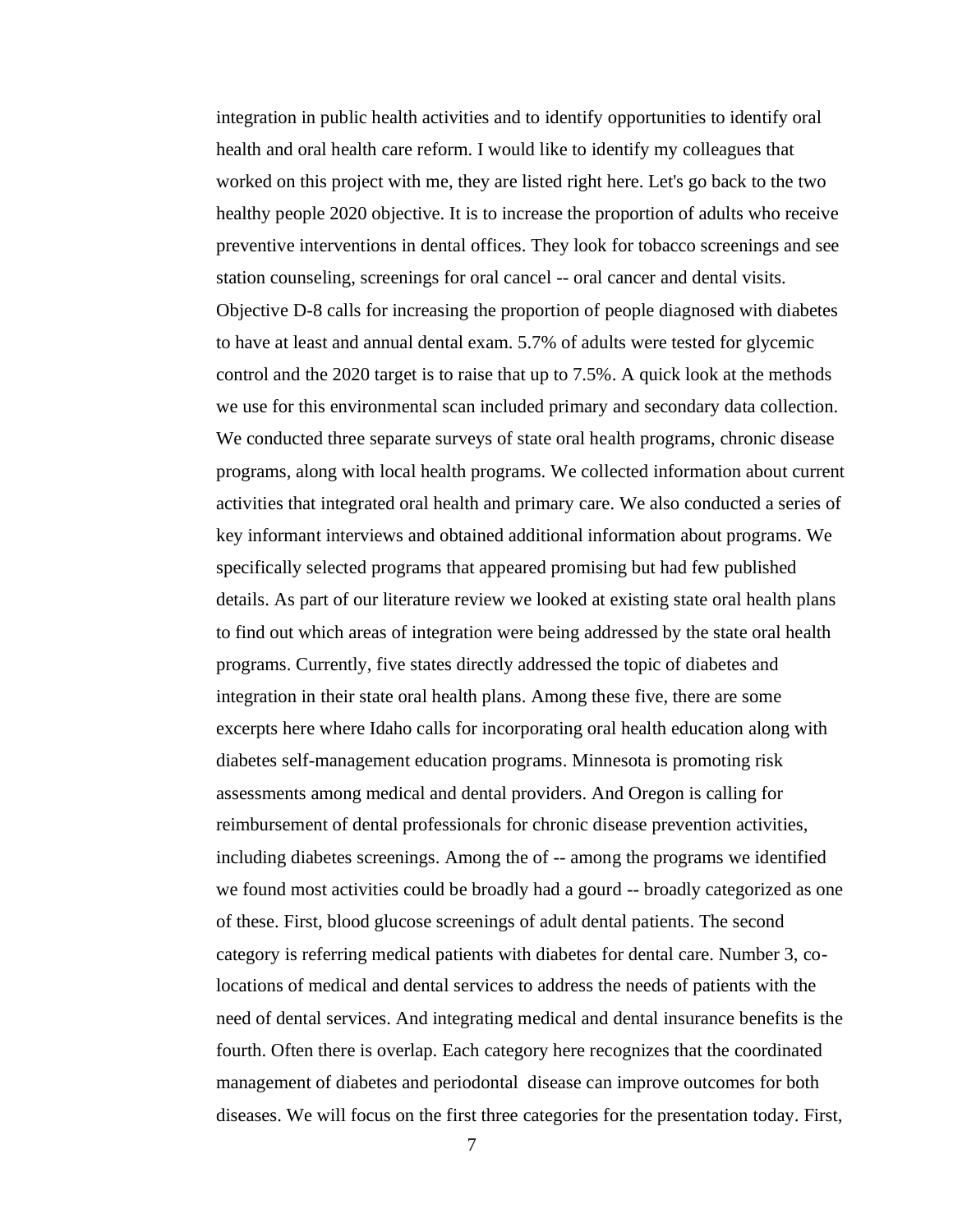blood glucose screenings of adult dental patients. The purpose is to identify and manage cases of prediabetes or diabetes. This is one area where there are a lot of existing studies. Before dental patients receive blood glucose screenings they are typically prescreened to identify at risk adults to see who would benefit from the screenings. This is a risk assessment test that we saw being used . It is available online for use. The risk scores range from 0-11. a score of 5 or higher indicates a higher risk for diabetes. If they have that score they received the blood who close screenings. I want to point out at least two studies did not find an association between a high risk score and an abnormal blood glucose level. The pilot study in dental settings is done by measuring glucose levels or hemoglobin levels. Those studies were pilot studies in dental settings. These are reports that the majority of dentists are willing to perform finger-stick testing, especially if dentists receive training in how to perform this. The second study, a pilot test found that after training, 100% of dental personal thought finger-stick testing was easy to perform. The approximate cost for screening was \$9 and it took 14 minutes and that included time for patient education. It's important to remember that results in these tests are not sufficient for diagnosis and dentists and dental hygienists are not permitted to diagnose diabetes. So they need to refer to primary care physicians to manage the disease and diagnose the disease. There are several studies that look at successful dental screenings and encouraging patients to follow up with their primary care provider. The first study found that they identified 34% of patients with either diabetes or prediabetes and half of them did contact their primary care provider afterwards to notify them of those findings. We see arrange here from about 22% to over 80% of patients following up with a primary care provider. That usually depends on what steps providers are taking to prompt patients into action. We identified several limitations to dental chair side screenings that should be identified for clinics looking to implement screening in the dental setting. There are no clear guidelines or procedures first of all. Secondly there was some hesitancy found about professional organization positions about chair side screenings. Third, if Dennis are reimbursed for chair side screenings there is concern of duplication of provider reimbursement that is required to be completed by a PCP. Time management is always a concern. There were also concerns about scope of practice issues. One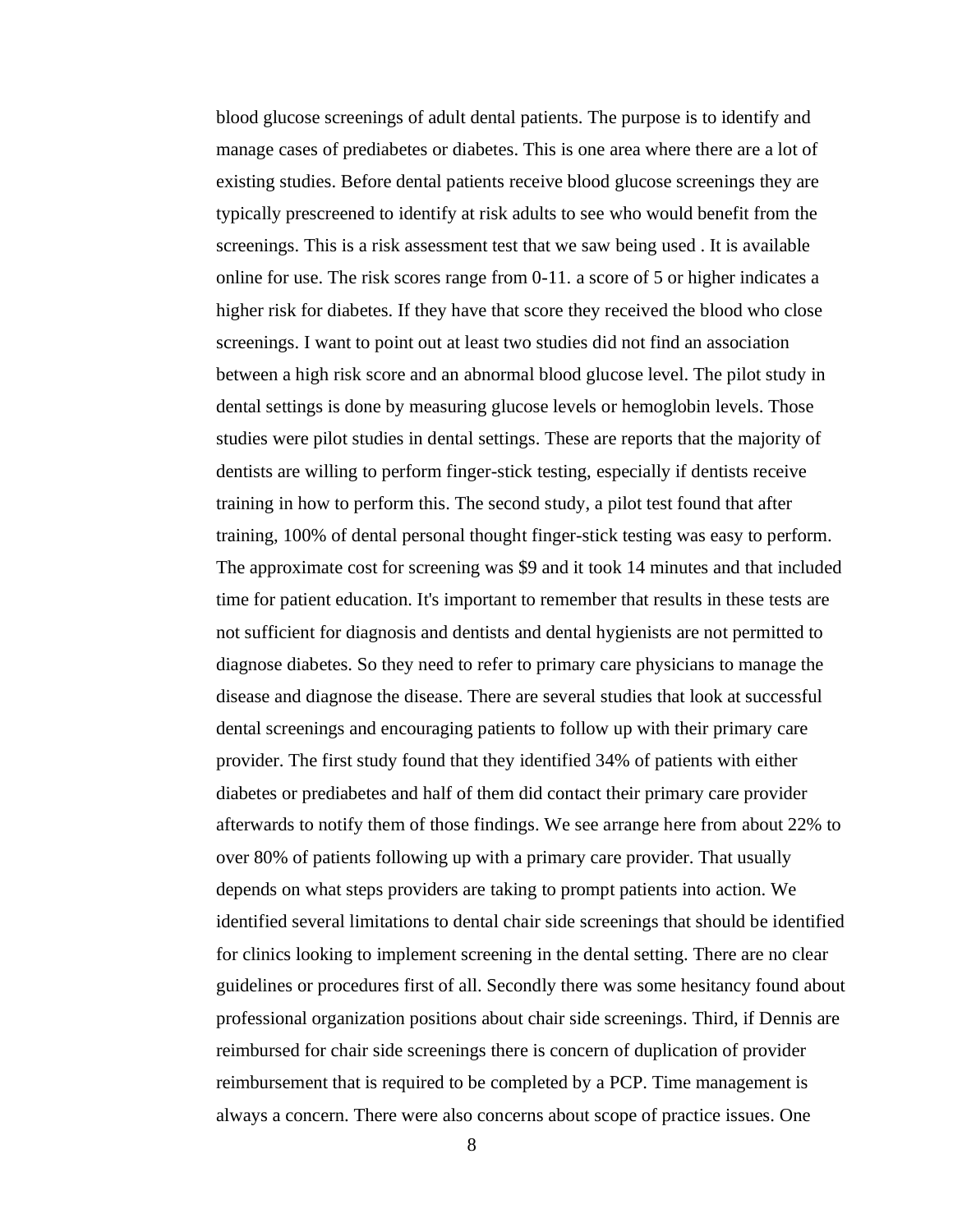study found high rates of false positives and so the type of device that is used in these programs should be considered carefully. So far talked about the issues related to feasibility and implementation of chair side screenings in dental settings. Most combine those with referrals for primary dental care. This is a bidirectional referral that looks something like this. The dentist or hygienist screen patients and make referrals to primary medical care as necessary. And primary medical care refers patients for dental care. These are a few representative examples that utilize those types of bidirectional referrals for medical and dental management. Several programs were identified and these are described in our published report, but this is just a selection of what we see. One thing we also noted is programs that target diabetes also frequently target other common risk factors including cardiovascular disease, risk assessments, blood pressure assessments, or tobacco cessation services and education. In our interviews, we found several factors were found to facilitate programs utilizing bidirectional referrals, including shared electronic health records would can bring up a prompt to refer a patient to a dental clinic. Physical colocation of medical and dental services allows for warm handoffs where patients can receive help scheduling a follow-up appointment. And finally, expanded oral health training -- or expanded oral health teams can increase oral health center capacities. We listed some that utilize rental health therapists along with community health workers to expand the services for patients with diabetes. This is the final category about activities that we identified and I will only be touching on this briefly. There are a few -- a few programs that provide cost savings by providing dental benefits to members with chronic medical conditions. These are a few of the more prominent examples and I encourage you to look at these and we have more information about this in our report. I will finish up with a few broad recommendations from our project. First, state oral health programs and chronic disease programs can integrate care within their state plans. Professional guidelines and toolkits can improve provider confidence and improve standardization across programs. Programs that want to provide chair side screenings should use a fingerstick test that is certified by the NGSP. and patients should be provided with screening letters that describe the test results. Finally follow-up calls from the dental office can remind patients to seek care and answer questions. I have referenced our environmental scan if you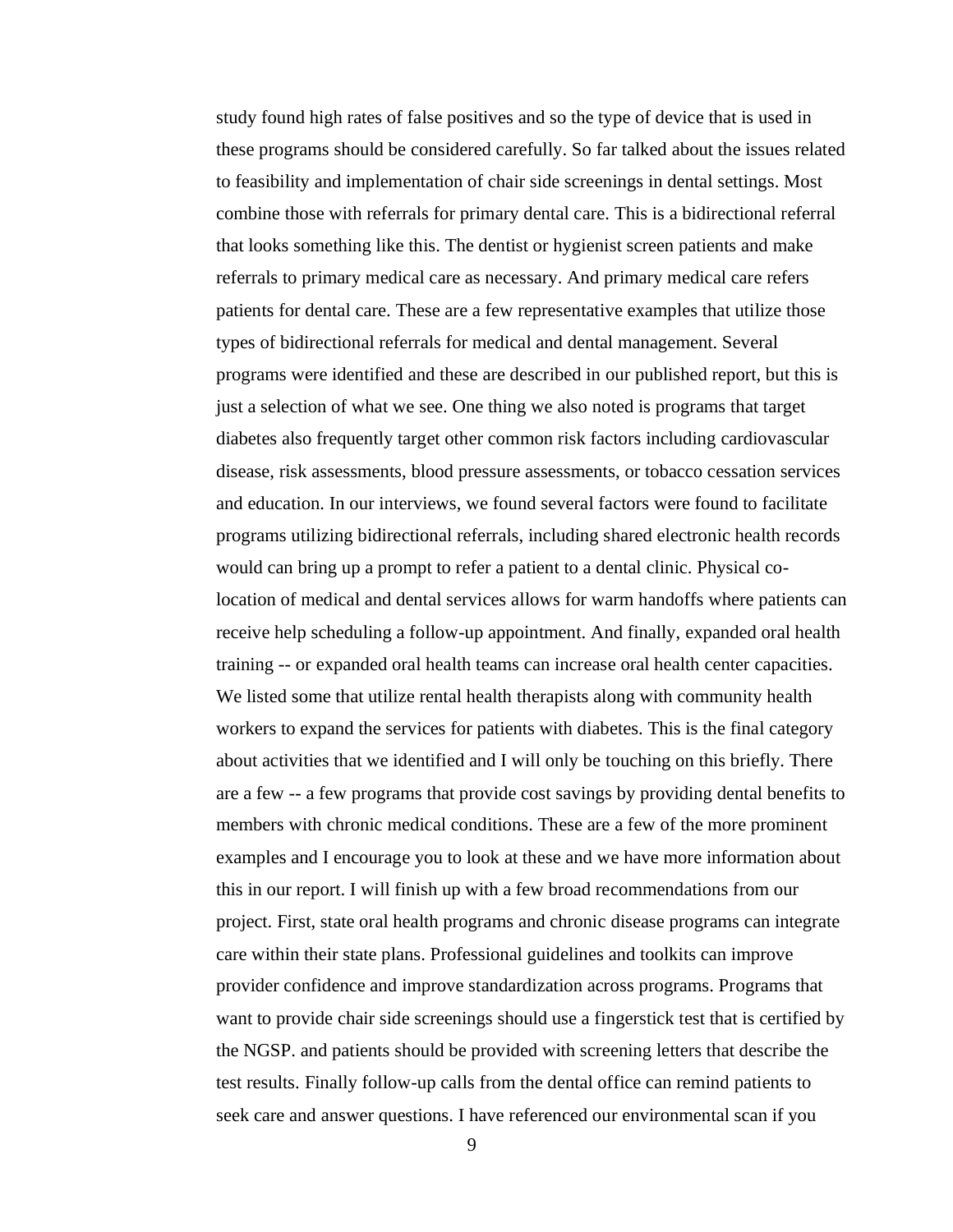would like additional information, it is available here. There should be a link that you can click on. Finally, we are very grateful for the input and assistance provided by our colleagues at the following organizations listed on the slide. I would like to close by giving you all my e-mail address if you would like to contact me with any follow-up questions. With that, I will turn the presentation back over to Dr. Vy .

Vy Nguyen: Thank you so much Dr. Susan McKernan for sharing all the work you have done in this area.

> Now I will introduce my next speakers, Holly Kingsbury from the Colorado community health network. She provides training and technical assistance on oral health integration to Colorado community health centers. She supports oral health initiatives and partnerships with community health centers and other state oral health partners. Holly has a Masters degree in public health. And Dr. Carol Niforatos began a community health clinic and an inner-city health center in Denver, Colorado. She provides 13 years of service and leadership in underserved areas of Colorado. She currently holds the position of dental director at the Colorado coalition of the homeless in Denver where she has advocated for the dental needs of the homeless. She received her DDS at Northwestern University dental school in Chicago, Illinois. She graduated from the University of Colorado school of dental medicine with the BS in dental hygiene. Since that time she has worked in private practice, teaching. In the last for your she is taught for public health at the coalition for the homeless. With that, I will turn it over to you all.

Holly Kingsbury: Great, thank you Dr. Vy for that introduction. This is Holly for the Colorado community health network. I will give you a background about the project. I will turn it over to Dr. Niforatos so they can tell you about the Colorado coalition for the homeless.

> You just heard our introductions. The Colorado Department of Public health and environment were another key role in this. We will talk about that later. This is a quick snapshot of a couple of people on the team. Again, before we get started, we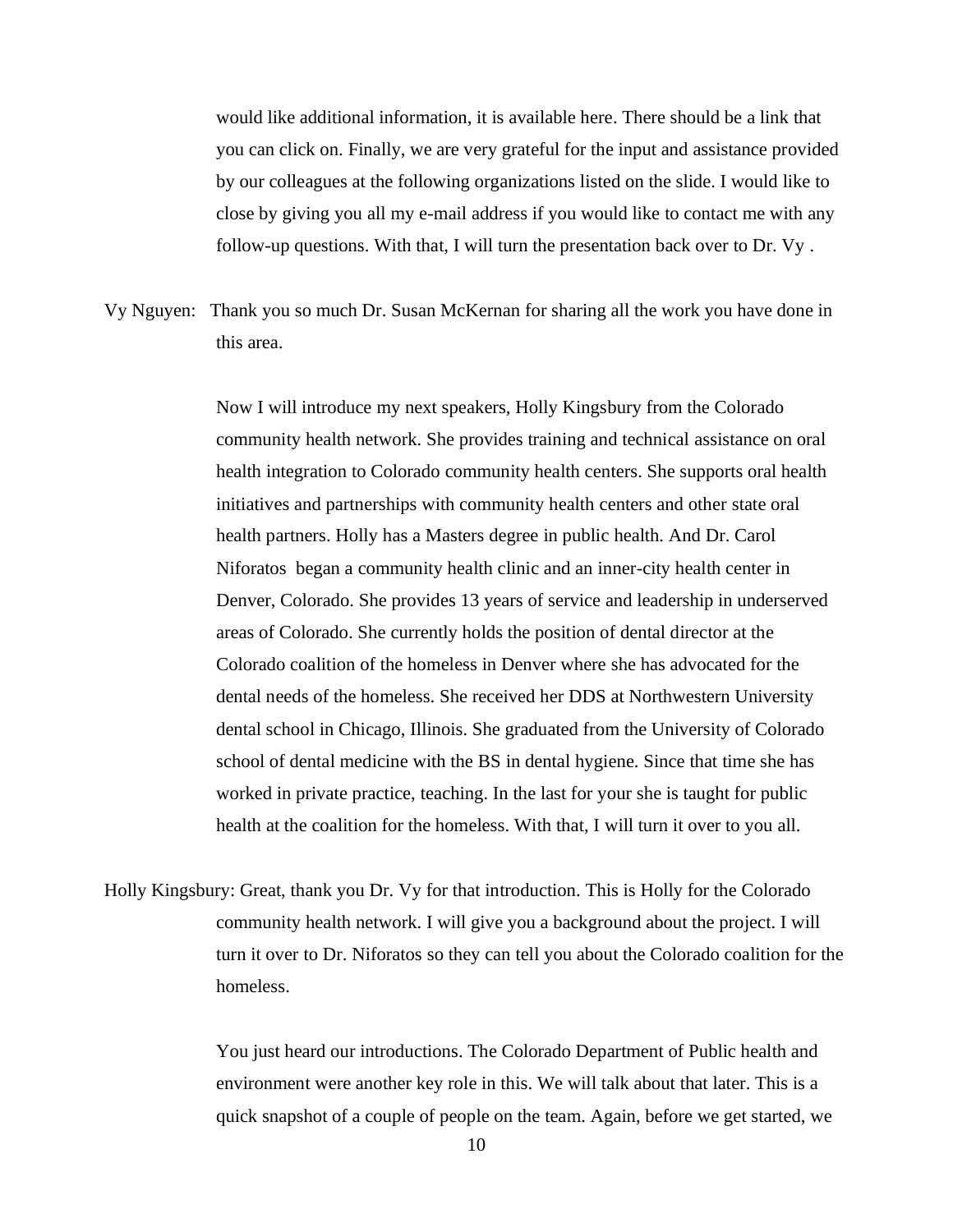want to acknowledge our gratitude for the support from the CDC for this project as well as that as the Department of Public Health. To set the framing for this project I want to highlight some of the unique policies and scope of practices information that we have in Colorado that helps facilitate this project . It includes a pretty broad scope for registered dental hygienist, bill providers, Medicaid benefits, point-of-care testing as well as same-day billing for medical, dental and behavioral health. This is a highlight of some of the things that we help -- things that help facilitate our work. As a primary care Association, we gather information about how Colorado community health centers are addressing diabetes or prediabetes by integrating oral health. A lot of what we found in Colorado describes a lot about what was previously described, environmental scans. Many health centers have identified patients with diabetes and pre-diabetes as a target and then referral to a dental clinic. Several are considering the A1c in the dental team daily huddle. Others have integrated dental hygienists into medical clinics to provide the full scope of care for patients with prediabetes and diabetes. What you will hear more today is about doing HbA1c point-of-care testing. As we started to design what we call a diabetes oral health integration package, we look back at some of the work that we at the primary care Association had done around integration. A few years ago, we looked at the existing literature on oral health integration to try and understand why integration was important for them and what concepts were the key framing concepts to moving that forward. We created this oral health integration manual. We will have link for that for you. It identifies these training concepts that help drive our work on this project including engaged leadership, team-based care, patient centered care, data-driven quality improvement, transformative access, and community relationships and partnerships. These all probably sound familiar. We looked at all of the changes that better integrate oral health in primary care for patients with diabetes and prediabetes. This is the DOHI project overview . A couple of quick notes about what Carol and Carol will talk about with the DOHI project. The goal is to develop and test a change package to enhance comprehensive, patient cared centers for prediabetes and diabetes and they will talk more about that.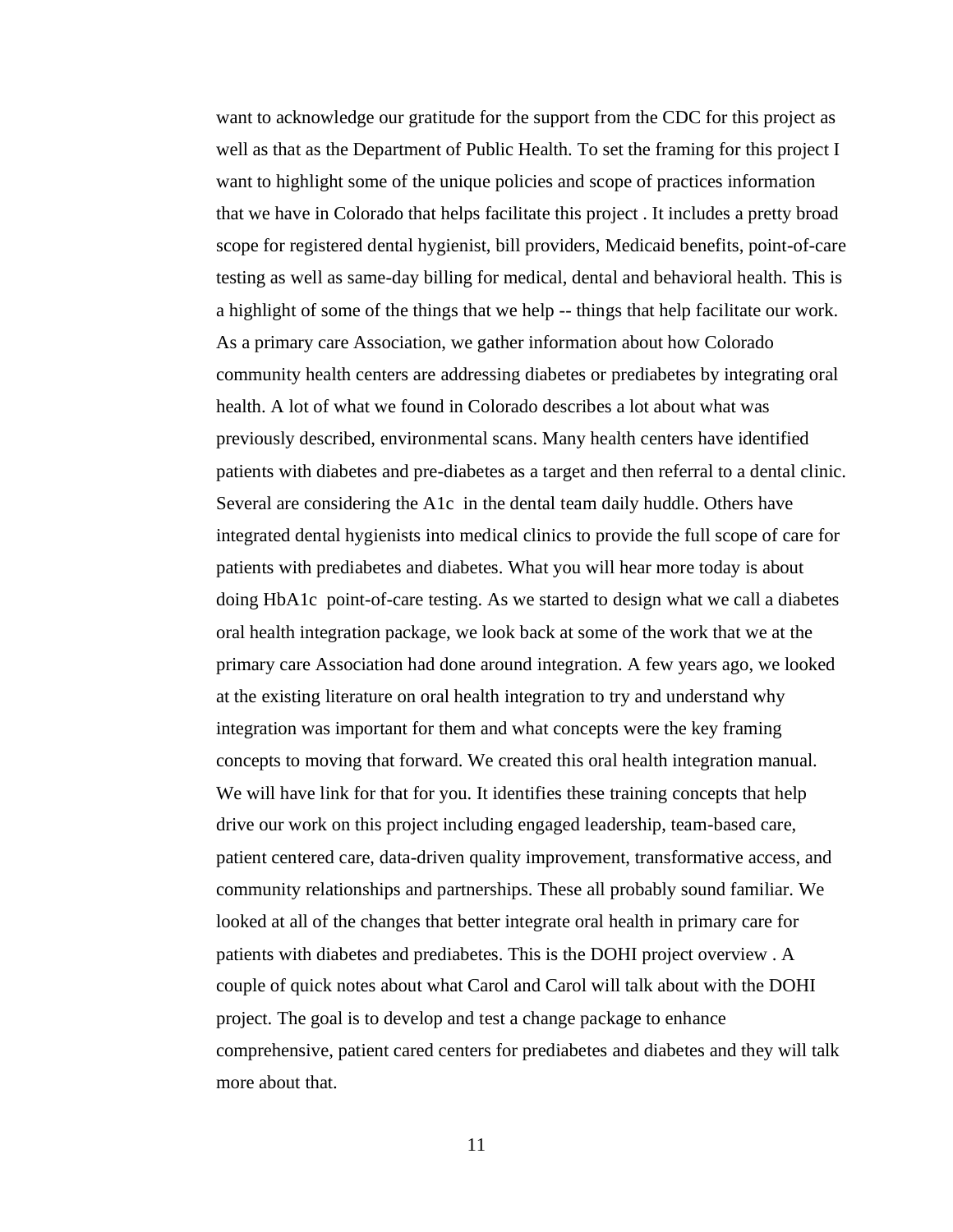I wanted to note this practice coaching which supports the work of the coalition. We work with an amazing team of medical and dental status -- dental staff at the coalition here to support the project utilizing the model for improvement. We have a very diverse group of staff involved. With that little bit of background I will turn it over to Carol and Carol to talk about the work at the coalition.

Carol Niforatos: Thank you for the introduction. The Colorado coal addition -- the Colorado coalition for the homeless started back in the 80s. It is now 2018 and we are still going forward. We give assistance to over 15,000 individuals and families each year. We are located in Denver, Colorado. Why this project? 40% of our patients seen at Colorado Coalition for the Homeless dental have an access primary care for any needs and they may not have a medical home. We are unique in that our patients are not required to have a medical provider in the same facility. CCH has a unique approach to homelessness by providing integrated healthcare and affordable housing and strong case management support. This is an image of the largest health center, the lower floors are healthcare and the three upper floors are residential with 10 units of affordable housing. We have several big things -- we have several buildings throughout the Denver Metro area. Implementation at the coalition. Dr. Allweiss and Dr. Susan McKernan talked about this, making friends. And Dr. McKernan looked at the risk assessment that we use and the screening tool. We do HbA1c testing in the clinic and they are uniform throughout medical and dental. Changes to support this implementation. Health information technology was very key to have our systems talking to one another. We were you using diabetes education by training a wide variety of staff on the American Association diabetes of education training website. We wanted to make sure that we had an approved curriculum and that people were getting the message in the same curriculum throughout medical, dental, and management. We also created flows to support this. This will give you a headache if you look at it too closely . It is the debacle -- it is the dental to medical workflow. Dental hygienist or an assistant will administer the risk assessment that Dr. McKernan referenced before and enter it into a digital template. This is for people without a prediabetes diagnosis that came to the dental clinic. If they were given a diagnosis of 5 or higher they received point-of-care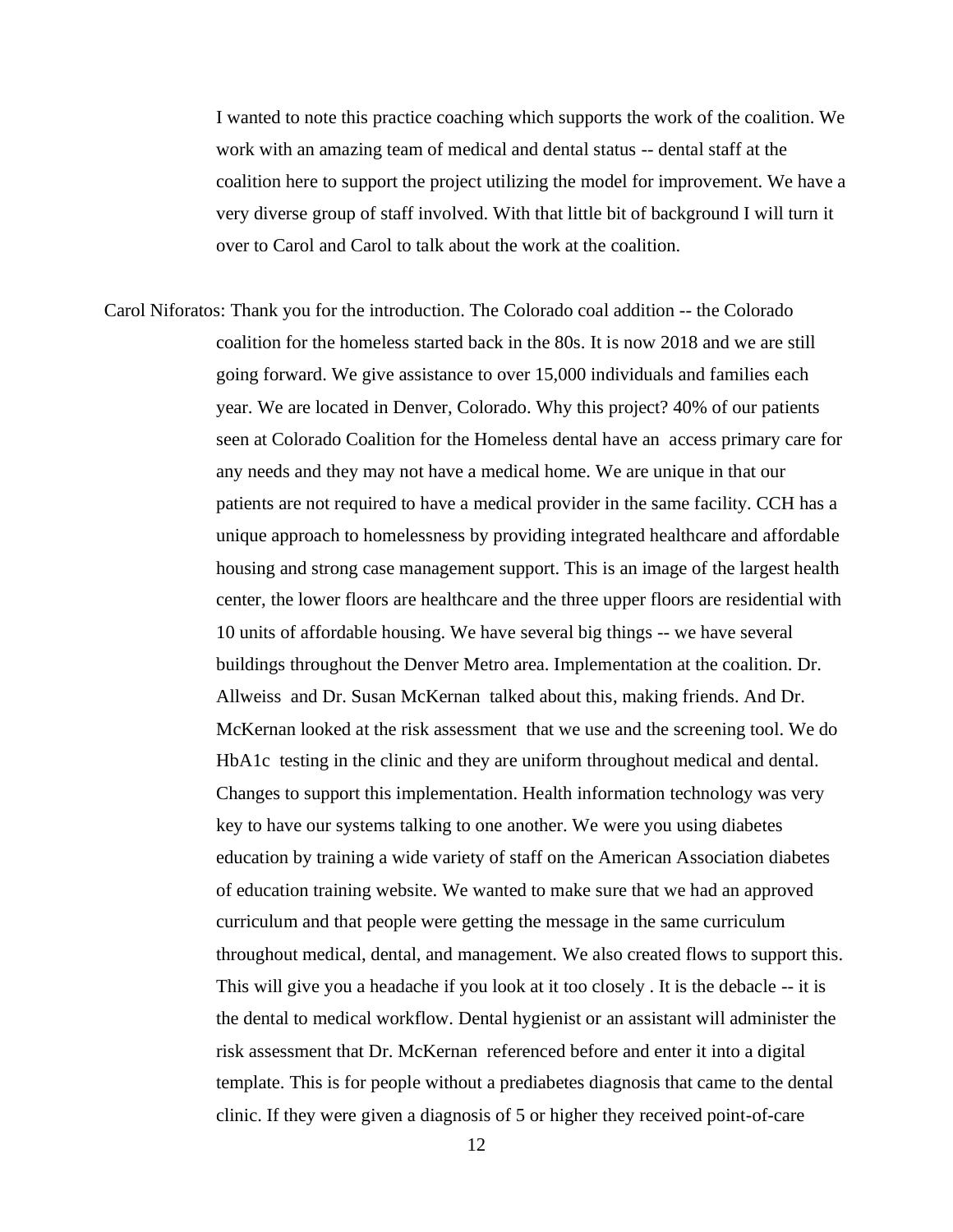testing. If that was 5 or higher we would make referral to medical via a template and Next General and talking to each other to make sure it doesn't fall through the cracks. This is the questionnaire that we use. This is the digital diabetes questionnaire offered to all patients without that diagnosis. We had great response and great acceptance to that. This is the medical to dental workflow chart. Medical, again, didn't have much of an understanding of dental but did go through the smiles for life curriculum and understood the necessity and bidirectional referral importance. The workflow for the patient was already in flow with the dental hygienist, but this was kind of reinforced and encouraged so that not only do people who had been there a while but anybody new or on boarding could go through the curriculum and understand the workflow.

Carol Niforatos: Our team at the coalition has been working on integration and team-based care for four years. We just received a patient medical center home certification. We were at the top skills of collaborating and coming up with workflows and tracking electronic workflows. That is part of the deliverable for this grant project, to track those referrals . It sounds easy but it was actually a lot of work. We created a core team of stakeholders from all different departments including primary care and dental and a variety of different services. We were able to come up with a complex workflow and supported with electronic features. We actually did not release date, it took almost 1 work -- one year with the templates before we had our first kickoff date which was February 5, 2018. We worked very hard on it but there was minimal impact to time in the actual workflow. We have not reduced our access to care because of this system because we worked so hard and trained the staff with multiple trainings, as needed. We do receive data every month. We continue to meet monthly together. We just brought together these few factors that you see in front of you. We also have a lot more that we look at, but for the purposes of this webinar, we will just be looking at these few items. This is through September, 2018. We provided 544 of the questionnaires that you have seen. As result of the patient response, we administered the point-of-care A1c and provided 114 point-of-care tests at the dental care site. Of those, 21 indicated a need for referral. These 21 were referred through the electronic template, just the way the medical team is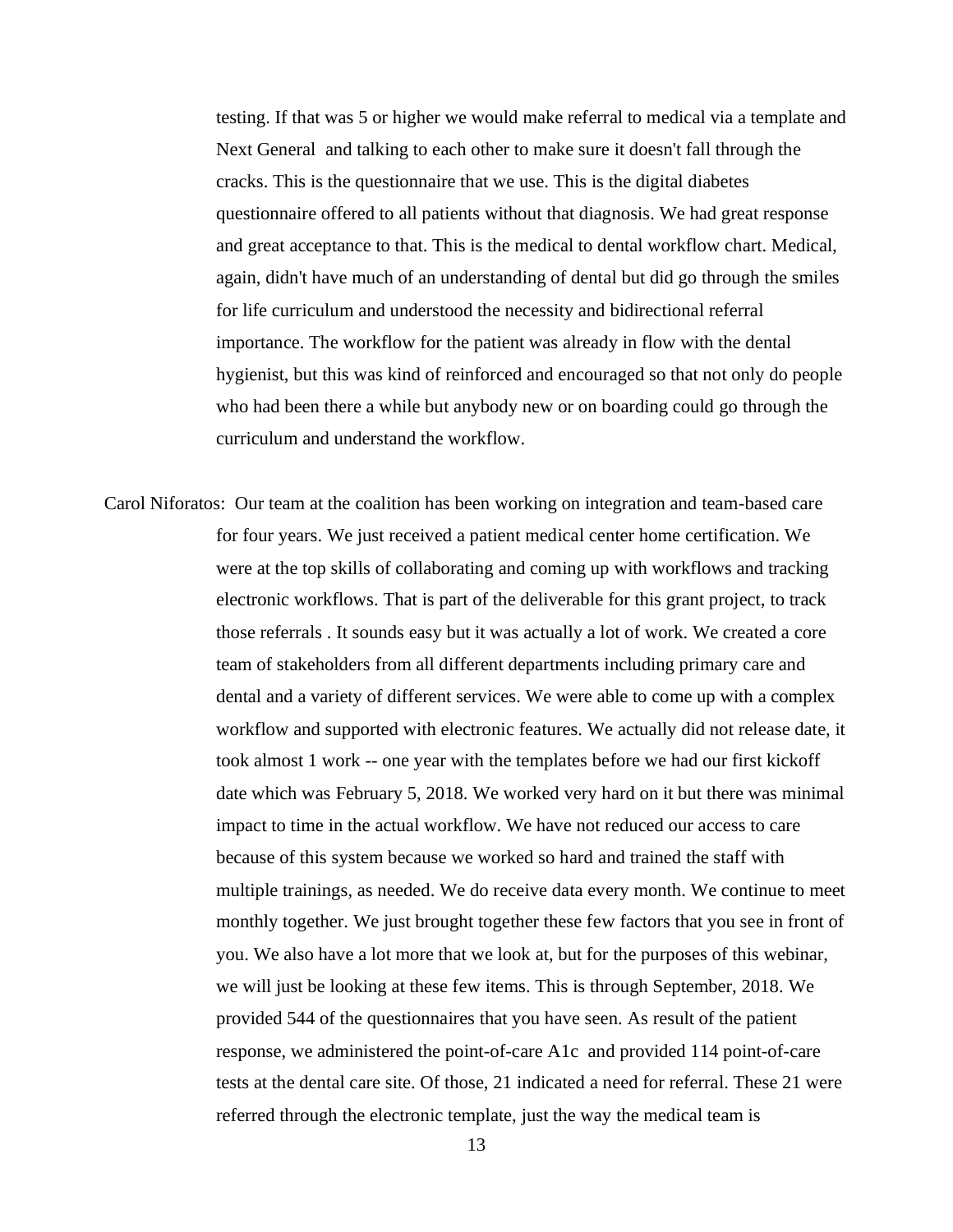accustomed to doing and the dental team reflected that and sent a trackable referral that went to the patient navigator and to the three suites of primary care and dental staff. A patient that was over 5.7 with the results on the A1c received a primary care appointment the same day. In the event it was a possible because of the patient's schedule, we then followed up with an appointment the next day or whenever the patient navigator was able to coordinate that. We are really excited about the results. We're doing excited about being able to track this . It was a tremendous amount of work. I won't go into too much detail about this slide but there was some administrative work that needed to be done. We had to look at the state scope of practice. We had to add some procedures and policies so the reimbursement would be under state standards. Project successes include the use of the oral health patient navigator, again a unique position across the United States. There are not many. We had staff salary paid through a grant. It made a tremendous difference in our ability to follow up with referrals and bring down the social deterrents of health. The staff training has been at game changer. We had the smiles for life primary care. We had between 20 and 50 hours of education given to 18 staff members, medical, dental, and administrative. We also have a diabetes program manager. The project challenges were multiple. We have and at risk homeless population with very few resources, very little control over their food. We address that by supporting our patient population with evidence-based educational model and working with our peer navigation and mentor staff to assist the patient with healthy choices and understanding more about how they can get control of their A1c . That is part of our goal and part of their goal as well. We were maintaining buy-in from clinical staff. We had a complete change in leadership. Continuing to educate new staff and this was very important. We did have some errors initially and we had to work on training and expertise with that. Our next steps will include expansion to chronic diseases, other chronic diseases. And further education. We had a diabetes LoDo and we show that earlier. These are some resources that you can work with in your clinic or with the people you have influence over. It has been rewarding and satisfying to do this. It changes the conversation at the patient chair for the Dr., dental assisting, and the patient . It is extremely valuable. With that I will turn it back over to Dr. Vy.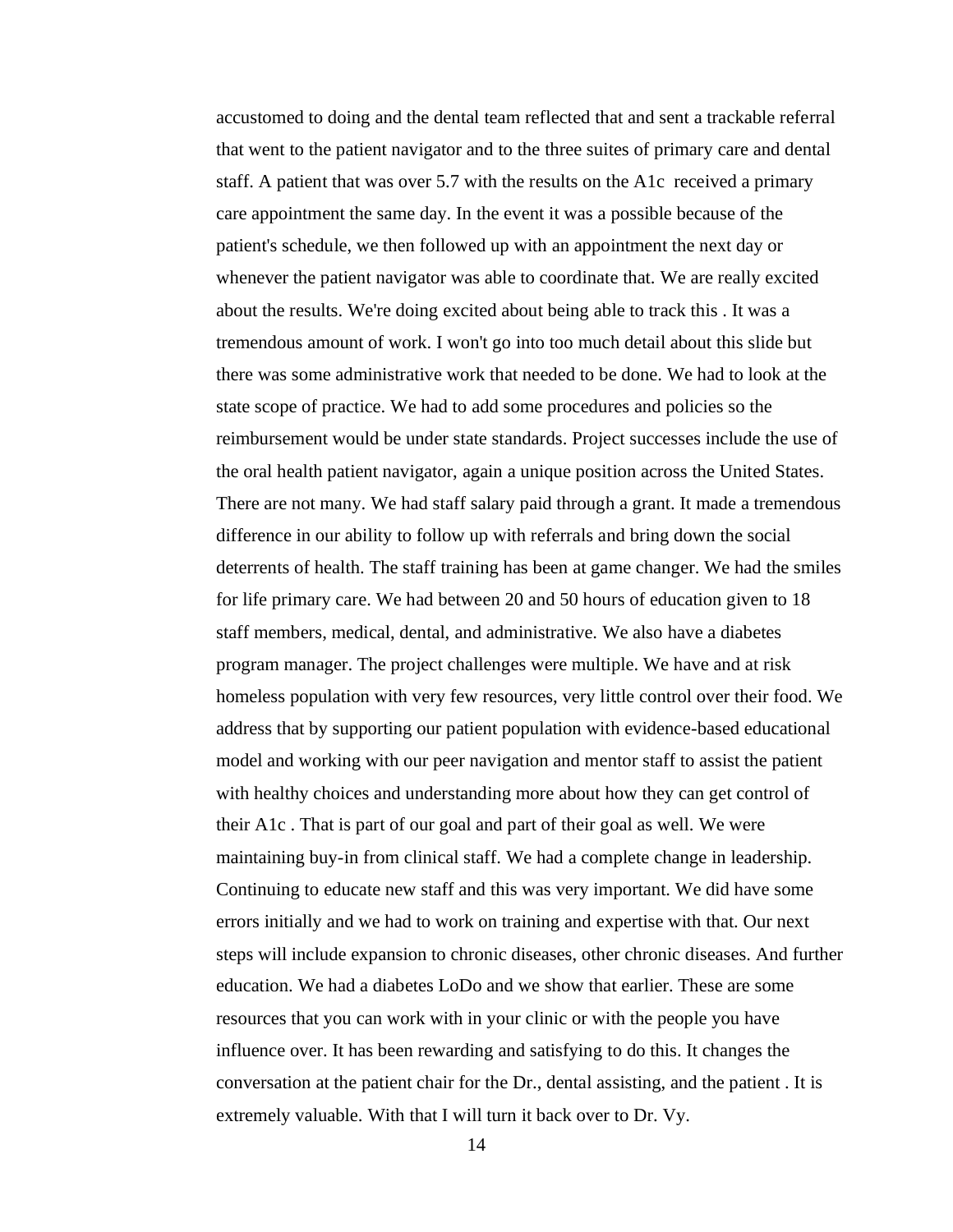Vy Nguyen: Thank you so much. Dr. Niforatos for sharing all of that great work. Now we have time for questions. If you have a question, please go ahead and type it into the chat box.

> Thank you for such an incredibly informative webinar. You could not see me but there was a lot of people nodding their heads in the room as you are each presenting the work that you are doing and the various findings. A question I have is with regard to the referral to your navigators for scheduling of appointments for patients found to have an abnormal hemoglobin A1c in the chair . I was curious as to the timing of their referral to the navigator. Is that happening while the patient is still in the chair, getting the appointment, or is that something that is happening when the patient is done with their visit?

> The oral health patient navigator who is pretty key to this is here every day and is directly connected. We try to do a warm hand off immediately if we can. If we cannot, it is generally made within 24 hours of the referral. We try to follow up quickly. Our challenge is that the client or patient may not have a way to be communicated with and so we try to make it as quickly as possible, not only because of communication potential labs but also the sense of urgency. We need to make sure that the patient knows that the providers talk to one another and wants to collaborate care. So a warm hand off is usually how it is done. If not a referral is made within 24 hours.

Do you have a mechanism for tracking whether the patient actually made it to the clinic for that appointment?

We do and we run that. We also print a letter out for the patient if they have outside medical care so that we have a scanned letter in the system and a trackable way to see if they followed up. We try to stay on top of that. For the unreachable patients, sometimes it is difficult but we do make a minimum of three attempts to see if they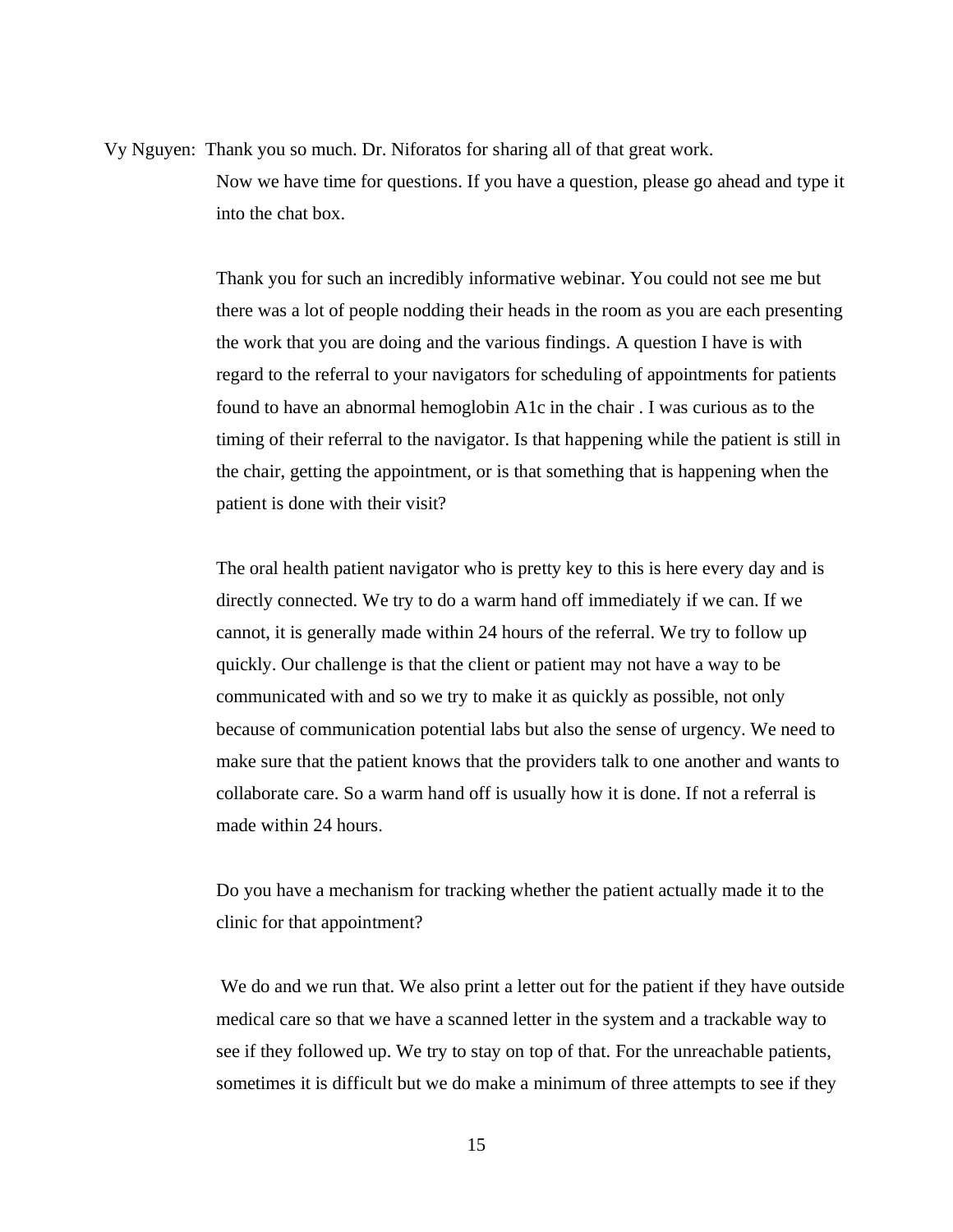have followed up or try to get the care or classes or educational resources to help them get the care that they need.

Thank you.

Another question from the chat box for the Colorado team. Can you share a bit more about what the oral health navigator's role is and what they do day today?

Our oral health patient navigator is responsible for taking care of social determinants of health. In other words, if the patient needs oral surgery from an exterior provider, we do provide a lot of oral surgery here but not quite everything or if the patient needs to go to the University or needs to follow up with Padla while -- with pathology, the navigator is informed. We use a spreadsheet which is accessed by the dental providers. The patient information is put on the spreadsheet and the contact information as well and the navigator will call the patient and assist the patient in getting their needs met in a timely matter. Sometimes we can do a warm hand off. Sometimes we can do it that very day but most of the time we add it to the spreadsheet so the patient navigator can follow up. We also have a patient navigator supporting our pediatric outreach and other outreaches as well. Thank you so much.

Vy Nguyen: Unfortunately, we are close on time and I see other questions in the chat box. What we will do is take those questions and share them with our speakers and get in touch with you all again through the information in the registration for this webinar. Before we go,, I would like to thank all of our presenters, Dr. Allweiss, Dr. McKernan , Holly and Carol and Dr. Niforatos . Thank you for sharing your work around this topic. And I thank you for your support. I'm going to leave you with some additional resources. The website underneath the oral health section is where the webinar recording will be posted under the BPHC . I will also leave you with my contact information for any additional questions. This is also commander branch's information as she is the point of contact for the diabetes workgroup. Also,